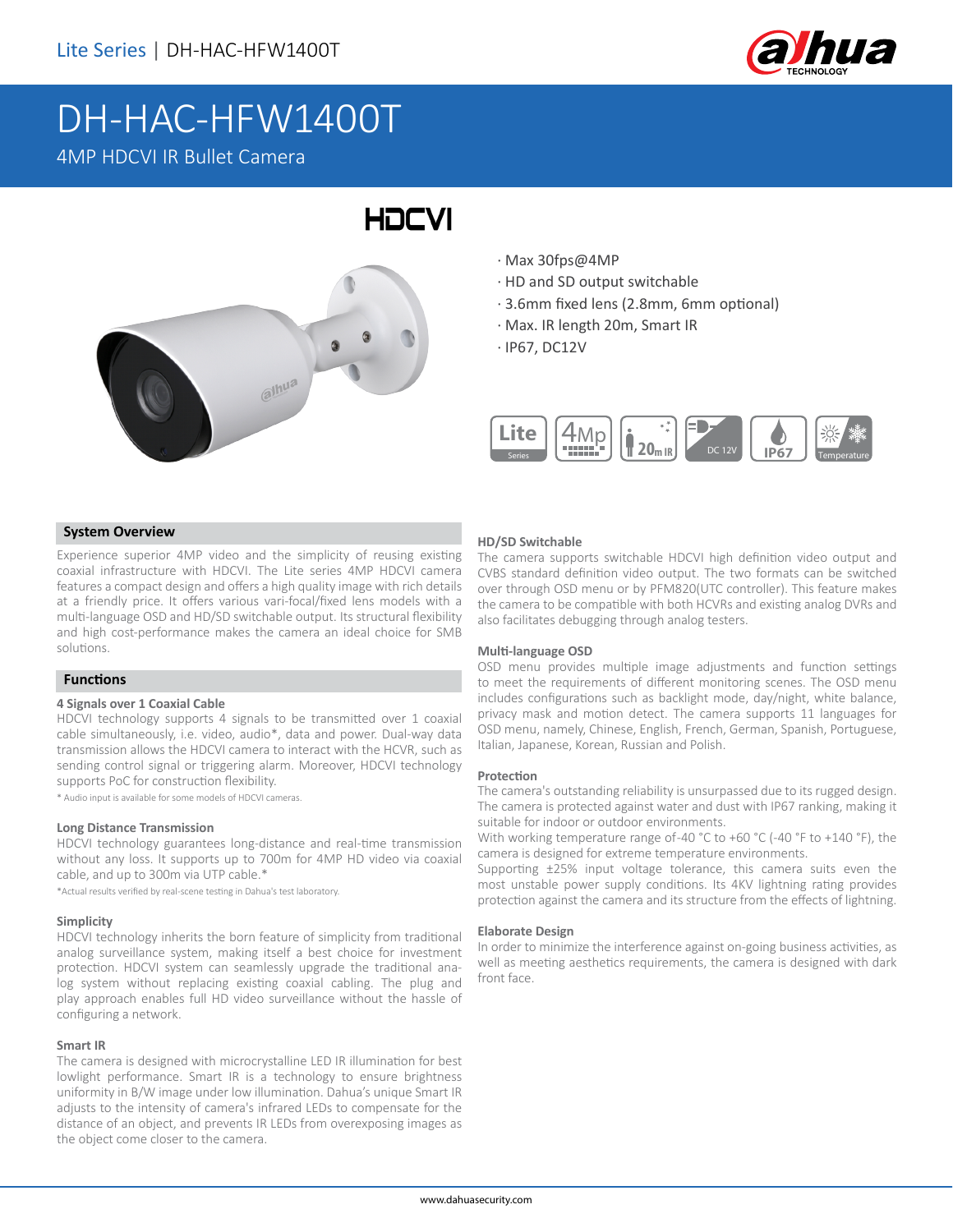## Lite Series | DH-HAC-HFW1400T

#### **Technical Specification**

#### Camera

| Image Sensor                    | 1/3" CMOS                                    |
|---------------------------------|----------------------------------------------|
| <b>Effective Pixels</b>         | 2688(H)×1520(V), 4.1MP                       |
| <b>Scanning System</b>          | Progressive                                  |
| <b>Electronic Shutter Speed</b> | PAL: 1/25~1/100000s<br>NTSC: 1/30~1/100000s  |
| Minimum Illumination            | 0.03Lux/F2.0, 30IRE, 0Lux IR on              |
| S/N Ratio                       | More than 65dB                               |
| <b>IR Distance</b>              | Up to 20m (66feet)                           |
| IR On/Off Control               | Auto / Manual                                |
| <b>IR LEDS</b>                  | 12                                           |
| Lens                            |                                              |
| Lens Type                       | Fixed lens / Fixed iris                      |
| Mount Type                      | Board-in                                     |
| Focal Length                    | 3.6mm (2.8mm, 6mm Optional)                  |
| Max Aperture                    | F2.0                                         |
| Angle of View                   | H: 84.8° (99.7°/52.5°)                       |
| <b>Focus Control</b>            | N/A                                          |
| <b>Close Focus Distance</b>     | 1100mm (800mm/2200mm)<br>43.3" (31.5"/86.6") |

#### DORI Distance

Note: The DORI distance is a "general proximity" of distance which makes it easy to pinpoint the right camera for your needs. The DORI distance is calculated based on sensor specification and lab test result according to EN 62676-4 which defines the criteria for Detect, Observe, Recognize and Identify respectively.

|                       | <b>DORI</b><br>Definition                                                                                     | <b>Distance</b>                                            |
|-----------------------|---------------------------------------------------------------------------------------------------------------|------------------------------------------------------------|
| Detect                | 25px/m<br>(8px/ft)                                                                                            | 2.8mm: 63m(208ft)<br>3.6mm: 80m(262ft)<br>6mm: 117m(385ft) |
| Observe               | 63px/m<br>(19px/ft)                                                                                           | 2.8mm: 25m(83ft)<br>3.6mm: 32m(105ft)<br>6mm: 47m(154ft)   |
| Recognize             | 125px/m<br>(38px/ft)                                                                                          | 2.8mm: 13m(42ft)<br>3.6mm: 16m(53ft)<br>6mm: 23m(77ft)     |
| Identify              | 250ppm<br>(76px/ft)                                                                                           | 2.8mm: 6m(21ft)<br>3.6mm: 8m(26ft)<br>6mm: 12m(39ft)       |
| Pan / Tilt / Rotation |                                                                                                               |                                                            |
| Pan/Tilt/Rotation     | Pan: 0° ~ 360°<br>Tilt: $0^{\circ} \approx 90^{\circ}$<br>Rotation: $0^\circ$ $\approx$ 360 $^\circ$          |                                                            |
| Video                 |                                                                                                               |                                                            |
| Resolution            | 4MP (2560×1440)                                                                                               |                                                            |
| Frame Rate            | 25/30fps@4MP, 25/30fps@1080P, 25/30fps@720P                                                                   |                                                            |
| Video Output          | 1-channel BNC high definition video output / CVBS<br>المالية والمتحدث والمستحدث والمستحدث والمستحدث والمستحدث |                                                            |

video output (Can switch)

| Day/Night                                 | Auto (ICR) / Manual                                                                                                               |
|-------------------------------------------|-----------------------------------------------------------------------------------------------------------------------------------|
| OSD Menu                                  | Multi-language                                                                                                                    |
| <b>BLC Mode</b>                           | BLC / HLC / DWDR                                                                                                                  |
| <b>WDR</b>                                | <b>DWDR</b>                                                                                                                       |
| <b>Gain Control</b>                       | AGC                                                                                                                               |
| <b>Noise Reduction</b>                    | 2D                                                                                                                                |
| <b>White Balance</b>                      | Auto / Manual                                                                                                                     |
| Smart IR                                  | Auto / Manual                                                                                                                     |
| Certifications                            |                                                                                                                                   |
| Certifications                            | CE (EN55032, EN55024, EN50130-4)<br>FCC (CFR 47 FCC Part 15 subpartB, ANSI C63.4-2014)<br>UL (UL60950-1+CAN/CSA C22.2 No.60950-1) |
| Interface                                 |                                                                                                                                   |
| Audio Interface                           | N/A                                                                                                                               |
| Eelectrical                               |                                                                                                                                   |
| Power Supply                              | 12V DC ±25%                                                                                                                       |
| Power Consumption                         | Max 3.2W (12V DC, IR on)                                                                                                          |
| Environmental                             |                                                                                                                                   |
| <b>Operating Conditions</b>               | -40°C ~ +60°C (-40°F ~ +140°F) / Less than 90% RH<br>* Start up should be done at above-40°C (-40°F)                              |
| <b>Storage Conditions</b>                 | -40°C ~ +60°C (-40°F ~ +140°F) / Less than 90% RH                                                                                 |
| Ingress Protection & Vandal<br>Resistance | <b>IP67</b>                                                                                                                       |
| Construction                              |                                                                                                                                   |
| Casing                                    | Aluminium                                                                                                                         |
| <b>Dimensions</b>                         | 176mm×72.4mm×72.5mm (6.93"×2.85"×2.85")                                                                                           |
| Net Weight                                | 0.36kg (0.79lb)                                                                                                                   |
| Gross Weight                              | 0.43kg (0.95lb)                                                                                                                   |